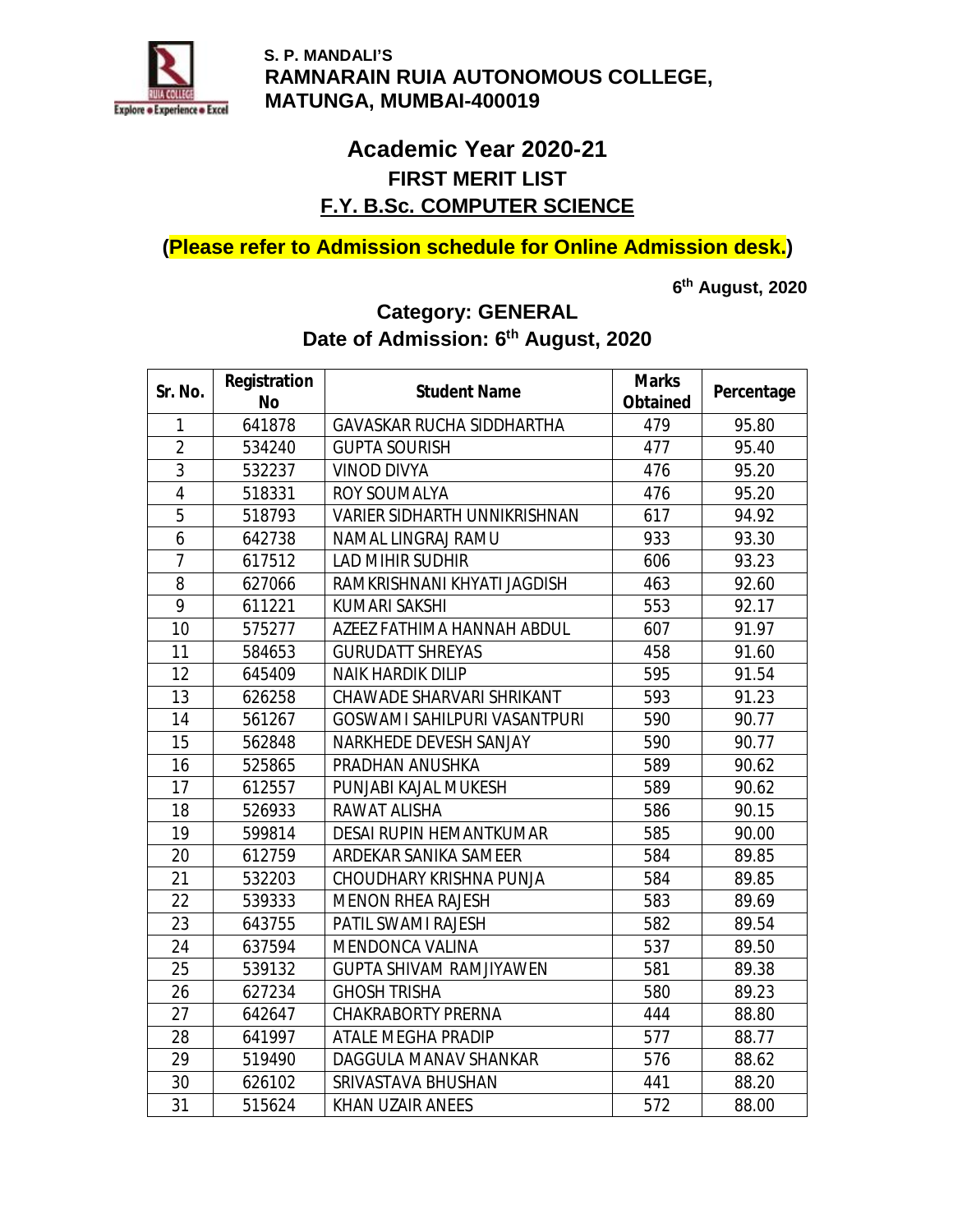

## **Academic Year 2020-21 FIRST MERIT LIST F.Y. B.Sc. COMPUTER SCIENCE**

## **(Please refer to Admission schedule for Online Admission desk.)**

| Sr. No. | Registration<br>No. | <b>Student Name</b>         | <b>Marks</b><br>Obtained | Percentage |
|---------|---------------------|-----------------------------|--------------------------|------------|
| 32      | 649153              | PATIL JUTIKA JAYWANT        | 440                      | 88.00      |
| 33      | 616400              | AJMERA DEVANSH BHAVESH      | 572                      | 88.00      |
| 34      | 520918              | <b>RAMAKRISHNAN ARUN</b>    | 571                      | 87.85      |
| 35      | 532215              | MISHRA HARSH PUSHPENDRA     | 571                      | 87.85      |
| 36      | 627668              | <b>RANDIVE ROHIT AMOGH</b>  | 570                      | 87.69      |
| 37      | 597484              | <b>TAKALKAR SACHI SUNIL</b> | 565                      | 86.92      |
| 38      | 645777              | PANJA SAYAN TARUN           | 565                      | 86.92      |
| 39      | 625331              | <b>DAS SOUMILI</b>          | 433                      | 86.60      |
| 40      | 519067              | AMDEKAR AKANKSHA KEDAR      | 562                      | 86.46      |
| 41      | 641060              | <b>GANJALE KUNAL SANDIP</b> | 562                      | 86.46      |
| 42      | 626193              | <b>BHORE MAYUR SAMPAT</b>   | 562                      | 86.46      |
| 43      | 553793              | PENIKAL ARYAN SANTOSH       | 560                      | 86.15      |
| 44      | 519643              | NAIR SIMRAN MANIKANDAN      | 430                      | 86.00      |
| 45      | 602412              | <b>SRINIVAS PADMASRI</b>    | 430                      | 86.00      |

## **Category: EWS Date of Admission: 6th August, 2020**

| Sr. No. | Registration<br>No | <b>Student Name</b>              | <b>Marks</b><br>Obtained | Percentage |
|---------|--------------------|----------------------------------|--------------------------|------------|
|         | 626147             | <b>SANGOI PARTH RAJU</b>         | 548                      | 84.31      |
| 2       | 618608             | PANDEY ADITYAVIKRAM ABHAYCHANDRA | 526                      | 80.92      |
| 3       | 591621             | YADAV SANJAY SAMARJEET           | 501                      | 77.08      |
| 4       | 585039             | NAWAI F ANIKFT SAMBHAJI          | 453                      | 69.69      |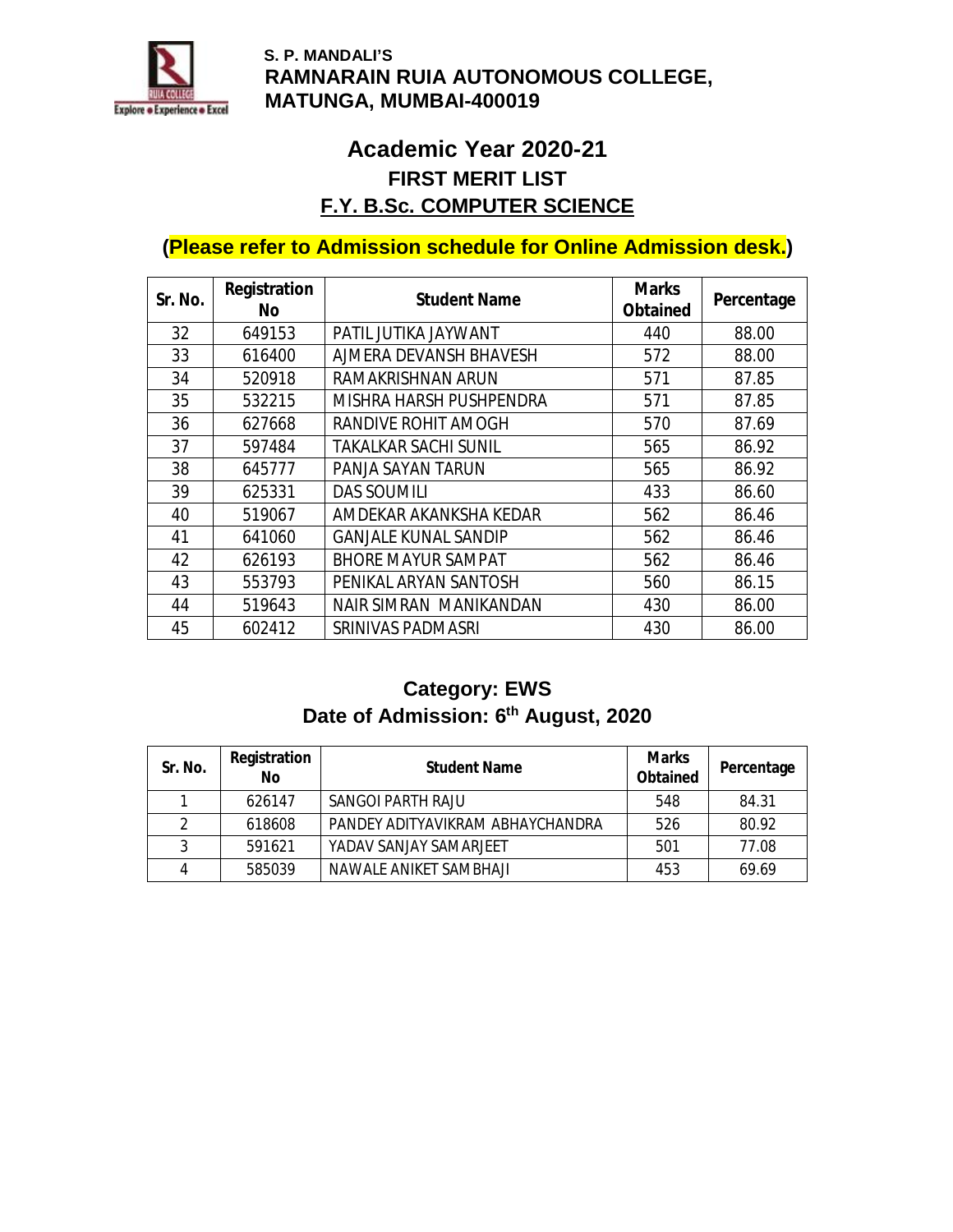

## **Academic Year 2020-21 FIRST MERIT LIST F.Y. B.Sc. COMPUTER SCIENCE**

**(Please refer to Admission schedule for Online Admission desk.)** 

### **Category: OBC Date of Admission: 7th August, 2020**

| Sr. No.           | Registration<br>No. | <b>Student Name</b>              | <b>Marks</b><br>Obtained | Percentage |
|-------------------|---------------------|----------------------------------|--------------------------|------------|
| 1                 | 643967              | TONAGE ARIHANT ANILKUMAR         | 578                      | 88.92      |
| $\mathfrak{p}$    | 588626              | PUNYARTHI SANSKRUTI ULHAS        | 572                      | 88.00      |
| 3                 | 627249              | <b>BHOLE KUNAL PRADEEP</b>       | 571                      | 87.85      |
| 4                 | 627719              | AMBERKAR AYUSH SUSHIL            | 567                      | 87.23      |
| 5                 | 517191              | PATIL BRAJESH ASHIRWAD           | 561                      | 86.31      |
| 6                 | 592530              | KUDALE SWAYAM SURESH             | 558                      | 85.85      |
| 7                 | 598749              | <b>PATIL PRANAV RAJESH</b>       | 557                      | 85.69      |
| 8                 | 621803              | WAGH ANURAG RAJARAM              | 556                      | 85.54      |
| 9                 | 613142              | <b>BHATKAR MADHURA ANIL</b>      | 553                      | 85.08      |
| 10                | 540675              | YEOLE RUSHABH SANJAY             | 553                      | 85.08      |
| 11                | 627349              | PATIL DNYANESHWAR JAGANNATH      | 549                      | 84.46      |
| $12 \overline{ }$ | 543749              | <b>BHOPALBADE ADITYA MANGESH</b> | 544                      | 83.69      |
| 13                | 573863              | <b>GURAV PRATHAM SUNIL</b>       | 537                      | 82.62      |

### **Category: SBC Date of Admission: 7th August, 2020**

| Sr. No. | Registration<br>No | <b>Student Name</b>        | <b>Marks</b><br>Obtained | Percentage |
|---------|--------------------|----------------------------|--------------------------|------------|
|         | 517251             | <b>HAVARE SUYOG SANJAY</b> | 587                      | 90.31      |

### **Category: SEBC Date of Admission: 7th August, 2020**

| Sr. No.        | Registration<br>No | <b>Student Name</b>             | <b>Marks</b><br>Obtained | Percentage |
|----------------|--------------------|---------------------------------|--------------------------|------------|
|                | 584556             | <b>GAWADE ADITYA BHASKAR</b>    | 563                      | 86.62      |
| $\mathfrak{p}$ | 620467             | PATIL RAHUL JAYANT              | 555                      | 85.38      |
| 3              | 554223             | <b>GHOLAP SHRUTIKA DATTATRY</b> | 553                      | 85.08      |
|                | 534779             | <b>TAMBE VARAD BALASAHEB</b>    | 528                      | 81.23      |
| 5              | 612582             | <b>KSHIRSAGAR ANURAG DEEPAK</b> | 405                      | 81.00      |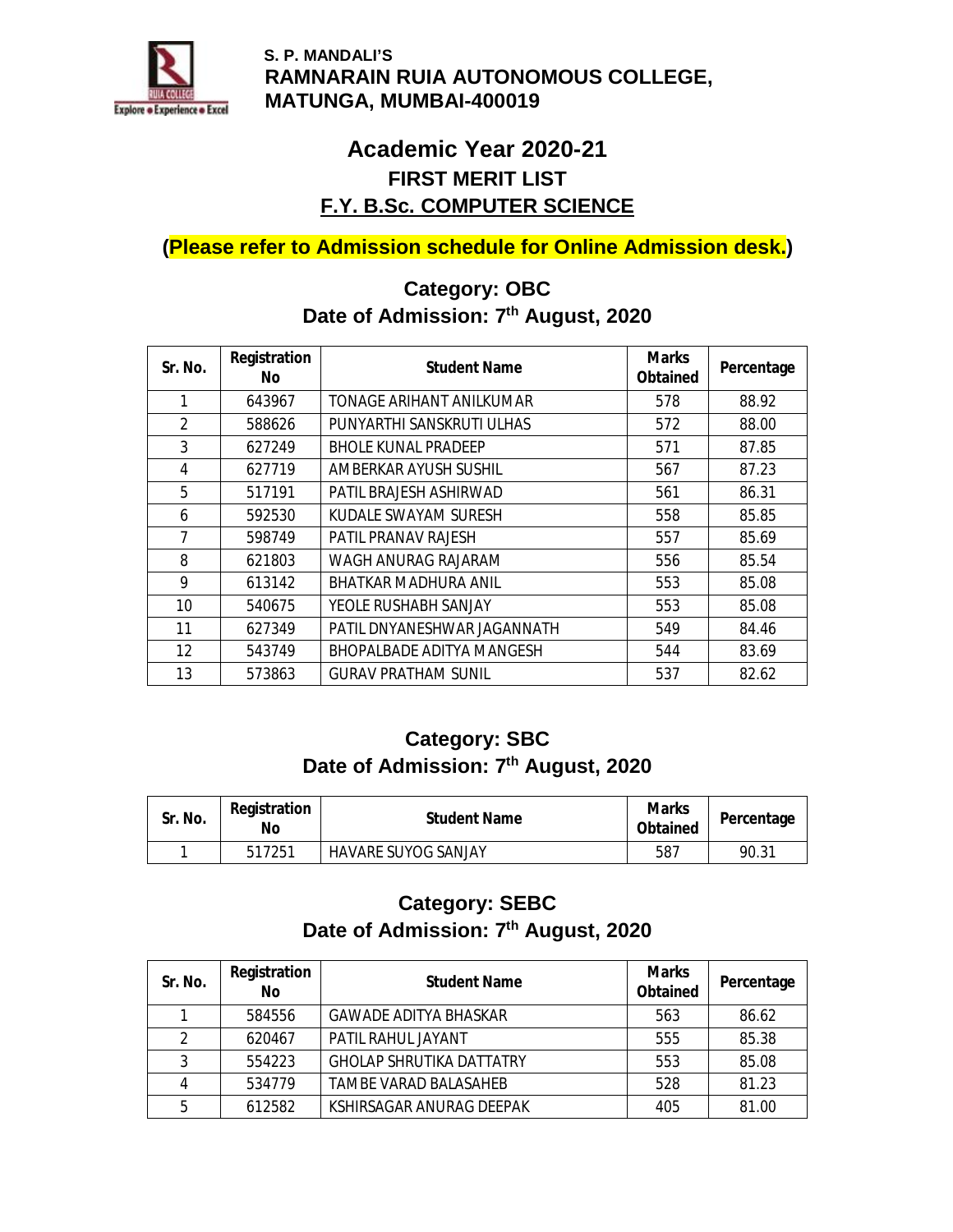

## **Academic Year 2020-21 FIRST MERIT LIST F.Y. B.Sc. COMPUTER SCIENCE**

**(Please refer to Admission schedule for Online Admission desk.)** 

### **Category: SC Date of Admission: 7th August, 2020**

| Sr. No.        | Registration<br>No. | <b>Student Name</b>         | <b>Marks</b><br>Obtained | Percentage |
|----------------|---------------------|-----------------------------|--------------------------|------------|
|                | 641982              | SHINDE ARYAN GOPALAN        | 573                      | 88.15      |
| $\mathfrak{p}$ | 514288              | <b>KAMBLE VARUN ANAND</b>   | 566                      | 87.08      |
| 3              | 589062              | <b>JADHAV ANISHA PRAVIN</b> | 565                      | 86.92      |
| 4              | 610462              | <b>KATE TANVI AVINASH</b>   | 428                      | 85.60      |
| 5              | 578733              | <b>JADHAV SIMRAN UDAY</b>   | 542                      | 83.38      |
| 6              | 627266              | <b>DEVKAR DEEPAK</b>        | 542                      | 83.38      |

#### **Category: ST Date of Admission: 7th August, 2020**

| Sr. No. | Registration<br>No | <b>Student Name</b>      | Marks<br>Obtained | Percentage |
|---------|--------------------|--------------------------|-------------------|------------|
|         | 538944             | KACHARE KAUSTUBH MANOJ   | 552               | 84.92      |
|         | 534654             | SHEDMEKHE MAYURESH DILIP | 483               | 74.31      |
| 3       | 634407             | GAVIT ANMOL RAMESH       | 471               | 72.46      |

### **Category: VJ/DT Date of Admission: 7th August, 2020**

| Sr. No. | Registration<br>No | <b>Student Name</b> | Marks<br>Obtained | Percentage |
|---------|--------------------|---------------------|-------------------|------------|
|         | 561274             | MAHAJAN YASH PRAVIN | 535               | 82.31      |

### **Category: NT B Date of Admission: 7th August, 2020**

| Sr.No. | Registration<br>Nο | <b>Student Name</b>  | <b>Marks</b><br>Obtained | Percentage |
|--------|--------------------|----------------------|--------------------------|------------|
|        | 548739             | RAJPAL LAKSH JAGDISH | 586                      | 90.15      |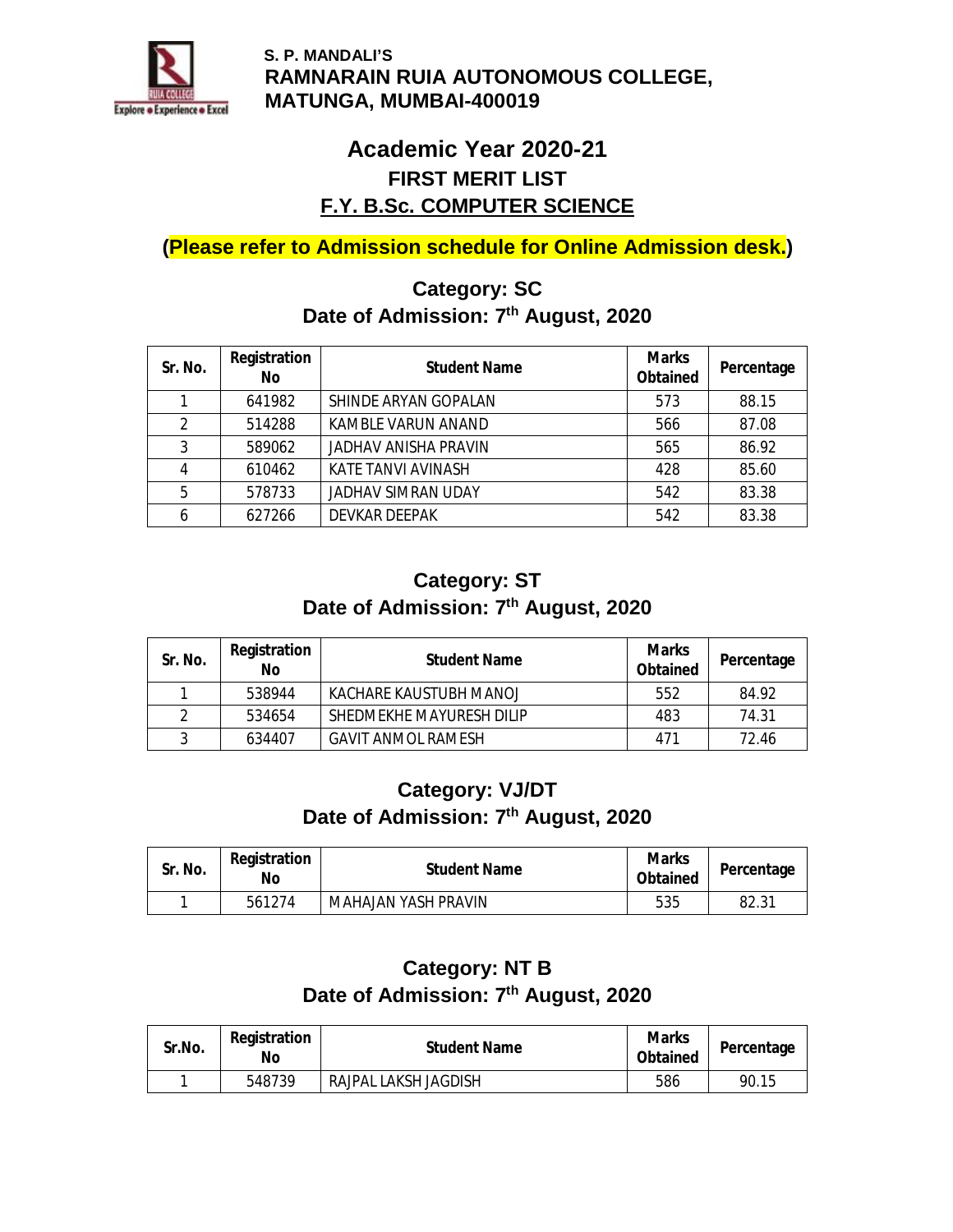

## **Academic Year 2020-21 FIRST MERIT LIST F.Y. B.Sc. COMPUTER SCIENCE**

**(Please refer to Admission schedule for Online Admission desk.)** 

## **Category: NT C Date of Admission: 7th August, 2020**

| Sr. No. | Registration<br>No | <b>Student Name</b>            | Marks<br>Obtained | Percentage |
|---------|--------------------|--------------------------------|-------------------|------------|
|         | 644815             | <b>CHOUGULE SARVESH NETAJI</b> | 462               | 92.4       |

### **Category: NT D Date of Admission: 7th August, 2020**

| Sr. No. | Registration<br>No | <b>Student Name</b> | <b>Marks</b><br>Obtained | Percentage |
|---------|--------------------|---------------------|--------------------------|------------|
|         | 611777             | KHADE SAKSHI SANJAY | 487                      | 74.92      |

### **Category: OTHERS Date of Admission: 7th August, 2020**

| Sr. No. | Registration<br>No | <b>Student Name</b> | <b>Marks</b><br>Obtained | Percentage |
|---------|--------------------|---------------------|--------------------------|------------|
|         | 644673             | SINGH SANSKAR       | 474                      | 94.8       |

#### **Category: PHYSICALLY HANDICAP Date of Admission: 7th August, 2020**

| Sr. No. | Registration<br>No | <b>Student Name</b> | Marks<br>Obtained | Percentage |
|---------|--------------------|---------------------|-------------------|------------|
|         | 549890             | DALVI TANVI         | 422               | 64.92      |